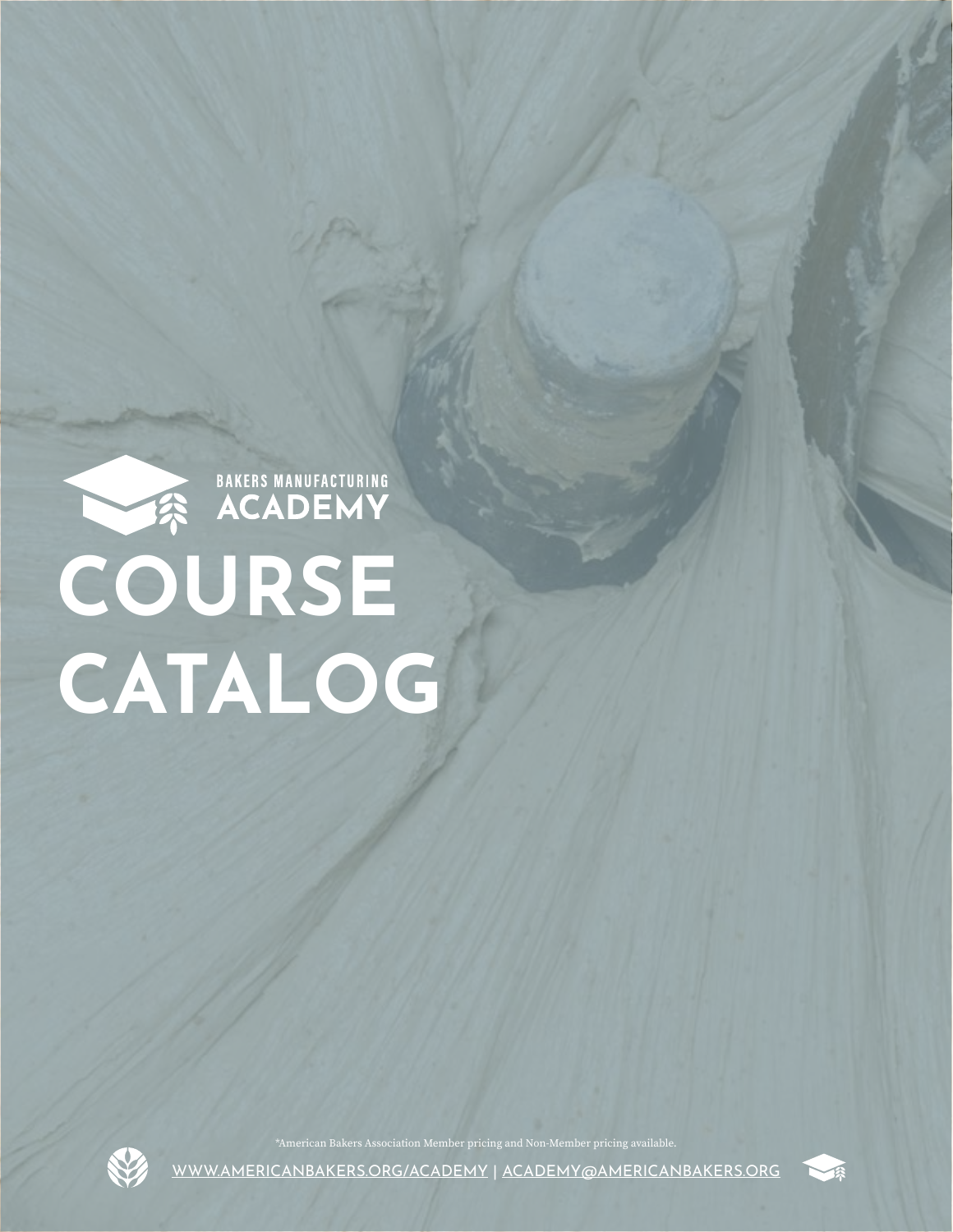### **FACILITY-BASED TRAINING SOLUTIONS**

The flexibility of the Bakers Manufacturing Academy (BMA) allows entire corporations to integrate our training enterprise-wide by activating each bakery/ facility location and enroll their workforce into programs that work best for their employee training goals.

### **THROUGH BMA, YOU CAN:**

- Log in to the academy portal to enroll employees in educational programs
- Track student participation
- View certificates and badges earned, view and download progress reports
- Engage with employees through the academy portal, receive notifications, and more

### **THE ACADEMY PORTAL OFFERS:**

#### ONLINE PORTAL

Companies and employees access the portal through individual username and password logins. Profiles are unique to your company and allow employees and training managers to access your facilities accounts immediately. Training managers can enroll students, review accounts, pay invoices through the portal.

### VARIETY

Courses are available in a wide array of wholesale baking product categories and skill levels that allows companies to enroll individual employees or bulk enrollments.

### INDUSTRY RELEVANCE

Written and developed by baking industry experts assuring course content is relevant and accurate.

### COST EFFECTIVENESS

Member and non-member rates, educational programs meet your training and budget obligations.

#### CURRICULUM CERTIFICATES

Once an employee completes a course, they receive a certificate of graduation available for download through the portal. Training managers can also verify and download students completed courses and certificate through the online portal.

## **TURN YOUR CHALLENGES INTO SOLUTIONS**

### GET STARTED TODAY



[Academy@americanbakers.org](mailto:Academy%40americanbakers.org%20?subject=) [americanbakers.org/academy](https://americanbakers.org/professional-development/academy?utm_source=bma&utm_medium=course_catalog&utm_campaign=marketing&utm_term=spring_2022)

### **CONTENTS**

| <b>PAGE</b> | <b>CONTENTS</b>             |
|-------------|-----------------------------|
|             | COURSE CATALOG INTRODUCTION |
| C.          | <b>HOW TO GET STARTED</b>   |
| 3           | <b>BEGINNER TRAINING</b>    |
| 10          | SPECIALIZED TRAINING        |
| 15          | ADVANCED TRAINING           |
|             | DIGITAL BADGE SYSTEM        |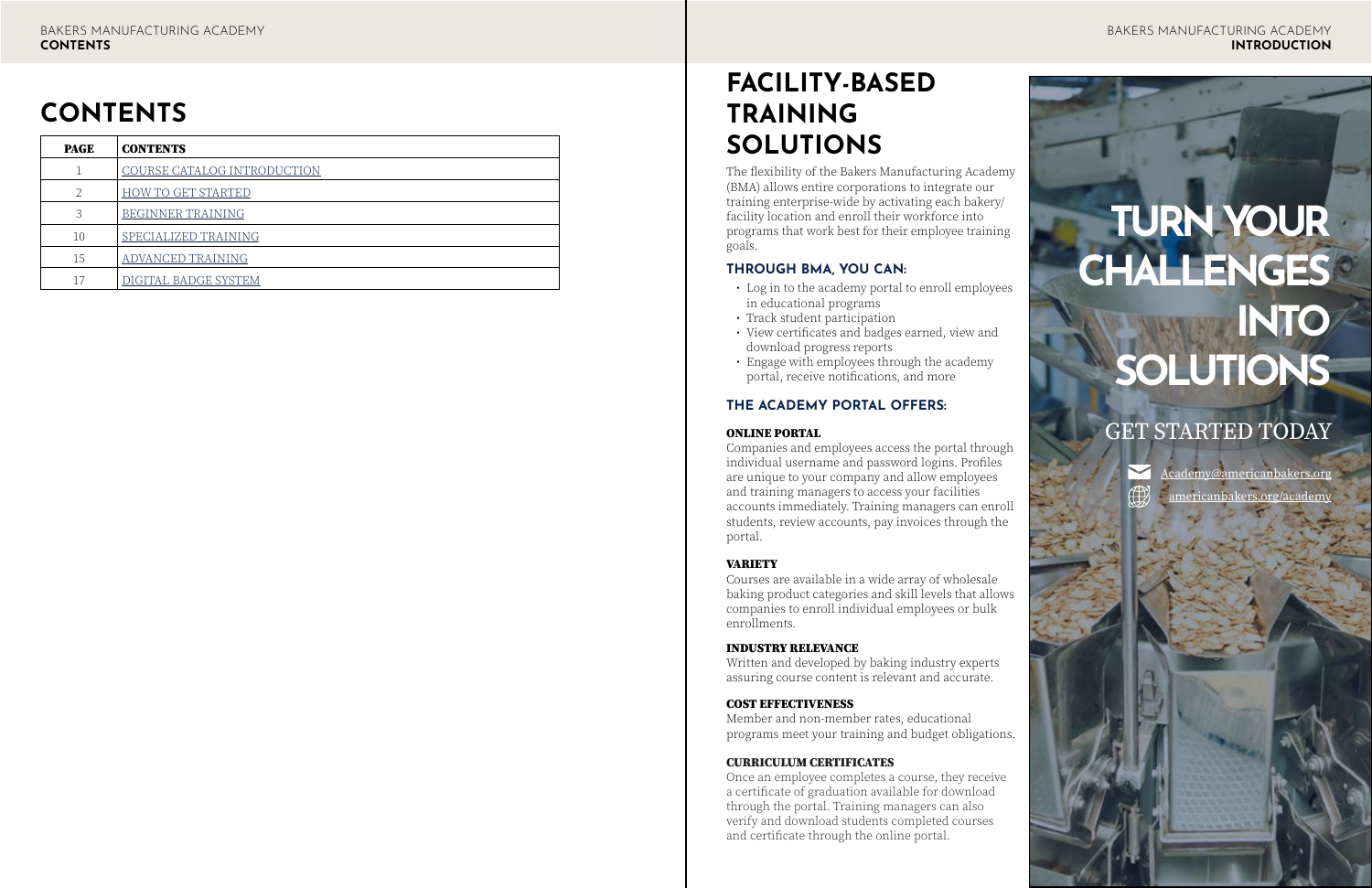### ENROLLMENT CATEGORIES:

**A bakery or facility** can fill out the enrollment form to use the academy portal and enroll as many employees as you wish, at any time. Enrolling as a company allows access to all the educational programs, enable you to track employee participation, view graduate certificates and badges, download reports, engage with employees through the academy portal, receive notifications, and more.

### **Getting started:** Submit a **[Facility Enrollment Form](https://americanbakers.org/academy/bakers-manufacturing-academy-enrollment-information?utm_source=bma&utm_medium=course_catalog&utm_campaign=marketing&utm_term=spring_2022)**

*\*It is FREE to activate your facility. You will receive your login information and Academy user guide to begin enrolling employees immediately.*

*\*While non-members and members of partner associations can enroll in courses, further instructions on access will be sent upon submission.*

**Individuals** can enroll in any of the available educational programs:

### **BEGINNER TRAINING**

Economical training solutions reduce in-bakery onboarding time, establish good behaviors early on and prevent bad batches. These courses are for new hires, department transfers, and cross-trained employees.

- Duration:  $1^{1/2}$ -1 hour, up to two-weeks to finish
- Available Languages: English, Spanish, Portuguese (Brazil)
- Printable Glossary of Terms
- Final Test: 80% Final GPA to receive certificate

### **[BAKING BASICS 101](https://americanbakers.org/professional-development/academy/baking-basics?utm_source=bma&utm_medium=course_catalog&utm_campaign=marketing&utm_term=spring_2022)**

This onboarding course complements already established facility training. Students learn fundamental knowledge, skills, areas of responsibility, and behaviors essential to the operating environment within baking facilities.

### LEARNING OBJECTIVES

- **✓** Workplace Safety General Safety Guidelines that include: Machine Guards, PPEs, Equipment Safety, Work Area Safety and Sanitation tips.
- **✓** Food Safety & Hygiene Universal Terminology, general practices, definitions, and importance of GMPs, HACCP, Allergen Control, FSMA, Hygiene (personal and behavior).
- **✓** Technical Training Soft skills, areas of responsibility, and recommended guidelines that includes communication, equipment safety, and department operator responsibilities.

### FEATURES

### WHO SHOULD ENROLL

- New production, or supplier employees
- *• Past Enrollment Titles: Line Operator, Process Tech, Production lead, QA Tech, Shift Leader, Production Manager, Supervisor, Line Lead, Tech Sales*

### *Production Categories: Bread, Cookies/Crackers, Sweet Goods, Tortillas*



**Bakers Manufacturing Arabian Tuesdings Form** 

 $_{\rm bol}$ 

**Michel Mark development** 

1 I say worth as maximum on talkelt all challed builder or

### <span id="page-2-0"></span>**HOW TO GET STARTED**

The Academy sign-up process differs whether you are an individual learner or represent a group at a baking facility/bakery. Here's how to sign up.

### **ABA MEMBER AND PARTNER ASSOCIATION PRICING**

ABA Members and partner associations Retail Bakers of America and the Baking Association of Canada receive specially-discounted ABA-Member pricing. Non-members



### Getting started:

1: You can fill out the [online form.](https://americanbakers.org/academy/bakers-manufacturing-academy-enrollment-information?utm_source=bma&utm_medium=course_catalog&utm_campaign=marketing&utm_term=spring_2022) A member of our team will send you an invoice and enroll you in the course.

2: Or you can go directly to the [Bakers Manufacturing Academy](https://aba.ourclassroom.net/login/index.php?utm_source=bma&utm_medium=course_catalog&utm_campaign=marketing&utm_term=spring_2022) and create an account.

*\*Once a team member approves your account and grants you access, you will then be sent instructions. You will be required to pre-pay for a course before starting a course.*



### **Cost: ABA Members: \$50 | Non-Member: \$100**

### **[ENTRY-LEVEL TRAINING PROGRAM](https://americanbakers.org/professional-development/academy/cookie-and-cracker-entry-level-training?utm_source=bma&utm_medium=course_catalog&utm_campaign=marketing&utm_term=spring_2022)**

Teaches foundational knowledge to all employees new to cookie and cracker plant operations. The course modules include four lessons; Ingredients, Mixing, Forming, Baking.

### LEARNING OBJECTIVES

- **✓** Ingredients The importance of the storage, usage, and details of the many ingredients used in cookie and cracker manufacturing.
- **✓** Mixing How temperature, time, and other mixing variables impact ingredients.
- **✓** Forming When mixed ingredients are formed into three basic categories of baking products.
- **✓** Baking Describe the baking process, different types of ovens, and oven operations.

### FEATURES

- Duration: 4-5 hours, up to six-weeks to finish
- Available Languages: English, Spanish
- Final Test: 100% Final GPA to receive certificate

### WHO SHOULD ENROLL

- New production, supplier employees, department transfers
- *• Past Enrollment Titles: Line Operators, Prescale, Mixing Lead, Senior R&D Scientist, Oven Captain, Food Science Intern, QA, Production Supervisor, VP Operations, R&D*

*Production Categories: Cookies/Crackers*

### Cost: **ABA Members: \$150 | Non-Member: \$300**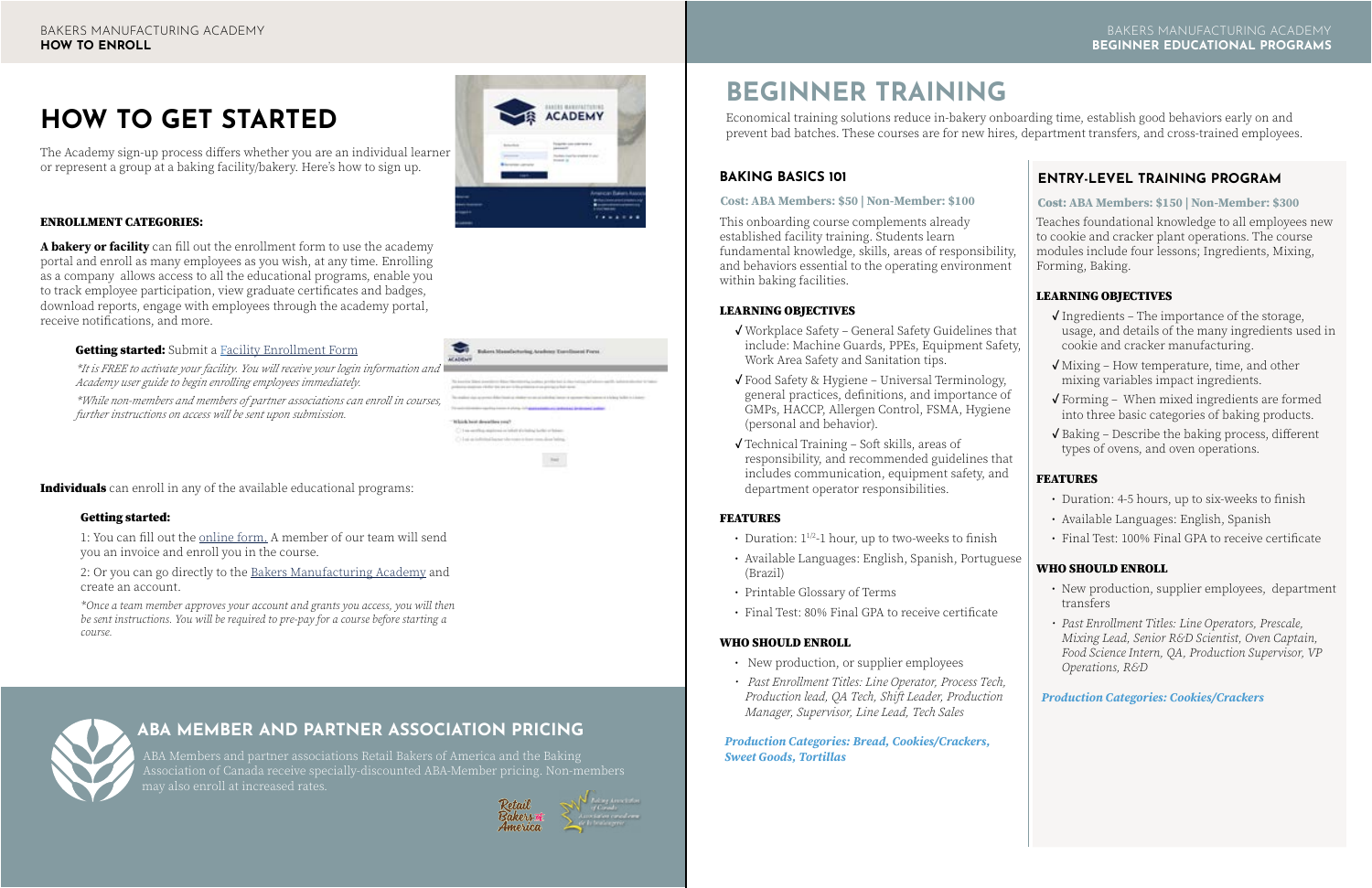### **[BREAD BASICS - COMING SOON](https://americanbakers.org/professional-development/academy/beginner-training?utm_source=bma&utm_medium=course_catalog&utm_campaign=marketing&utm_term=spring_2022)**

Course covers ingredients, product processes, and processing checkpoints to produce a quality baked good.

### LEARNING OBJECTIVES

- **✓** Understand production variables and troubleshoot corrective actions in the areas of ingredients, production, distribution, and product changes.
- **✓** Identify production standards including mixing times, sponge temperatures, FDT, level of absorption & accurate scaling of ingredients per the formula.
- **✓** Identify quality factors in distribution from storage temperatures to code dating and stock rotation.
- **✓** Understand common quality changes during production.

### FEATURES

- Duration: 1 hour, up to two-weeks to finish
- Available Languages: English
- Printable Glossary of Terms
- Final Test: 80% Final GPA to receive certificate

### WHO SHOULD ENROLL

• New production, or supplier employees

### *Production Categories: Breads, Sweet Goods*

**Cost: ABA Members: \$50 | Non-Member: \$100**

### FEATURES

- Duration: 1 hour, up to two-weeks to finish
- Available Languages: English
- Printable Glossary of Terms
- Final Test: 80% Final GPA to receive certificate

### WHO SHOULD ENROLL

• New production, or supplier employees

- **✓** Cover functional ingredients in varying proportions to produce a variety of baking products, and manipulate them to gain a consistent quality.
- **✓** Define and outline major ingredients; flour and water.
- **✓** Define and outline minor ingredients; sugar, fats, and eggs.
- **✓** Define and outline micro ingredients; yeast, salt, vital wheat gluten, dough conditioners, mold inhibitors.
- **✓** Foundational knowledge of functional ingredient types, benefits, control, handling conditions, common reducing agents, and enzymes.

### *Production Categories: Breads*

### **[BREAD INGREDIENTS - COMING SOON](https://americanbakers.org/professional-development/academy/beginner-training?utm_source=bma&utm_medium=course_catalog&utm_campaign=marketing&utm_term=spring_2022)**

Foundational knowledge on setting specifications, in-process production checkpoints, and develop bread quality baked goods.

### LEARNING OBJECTIVES

**Cost: ABA Members: \$50 | Non-Member: \$100**

### **[BREAD PROCESSING - COMING SOON](https://americanbakers.org/professional-development/academy/beginner-training?utm_source=bma&utm_medium=course_catalog&utm_campaign=marketing&utm_term=spring_2022)**

Cost: **ABA Members: \$50 | Non-Member: \$100**

This lesson serves as an onboarding tool teaching the fundamentals of bread processing including mixing dough attributes, the stages of mixing, factors that affect mixing, and the type of mixers used in bread production.

### LEARNING OBJECTIVES

- **✓** Mixing What is mixing, stages of mixing, factors that affect mixing, types of mixers
- **✓** Fermentation What is fermentation, fermentation reactions, yeast reactions in dough systems
- **✓** Dividing Purpose, common equipment, important common attributes
- **✓** Rounding Purpose, common equipment, important common attributes
- **✓** Baking Process Purpose, setting structure, ideal temperatures, bake loss
- **✓** Cooling and Packaging Purpose, common equipment, cooling time, slicing temperatures, slicing parameters and types, and bagger systems

### FEATURES

- Duration: 1 hour, up to two-weeks to finish
- Available Languages: English
- Final Test: 80% Final GPA to receive certificate

### WHO SHOULD ENROLL

• New production, or supplier employees

### *Production Categories: Breads*

### **[DOUGH SYSTEMS - COMING SOON](https://americanbakers.org/professional-development/academy/beginner-training?utm_source=bma&utm_medium=course_catalog&utm_campaign=marketing&utm_term=spring_2022)**

Cost: **ABA Members: \$50 | Non-Member: \$100**

This lesson serves as an onboarding tool teaching the fundamental processes, advantages, and disadvantages of the different methods used by how mixing and fermentation are accomplished in the production of bread.

### LEARNING OBJECTIVES

- **✓** Foundational knowledge of sponge and dough systems and explains the advantages and disadvantages
- **✓** Foundational knowledge of straight dough processes and explains the advantages and disadvantages
- **✓** Liquid ferment systems and how to gain product uniformity, control of fermentation, minimum requirements, processing times and temperatures
- **✓** Foundational knowledge of continuous mix systems and explains the advantages and disadvantages
- **✓** Foundational knowledge of no-time dough systems and how to use reducing agents to get proper gluten development, yeast conditioning, gas retention, and disadvantages of no-time doughs
- **✓** Overview of high-speed mixing advantages and disadvantages

### FEATURES

- Duration: 1 hour, up to two-weeks to finish
- Available Languages: English
- Final Test: 80% Final GPA to receive certificate

### WHO SHOULD ENROLL

• New hires or department transfers

### *Production Categories: Breads*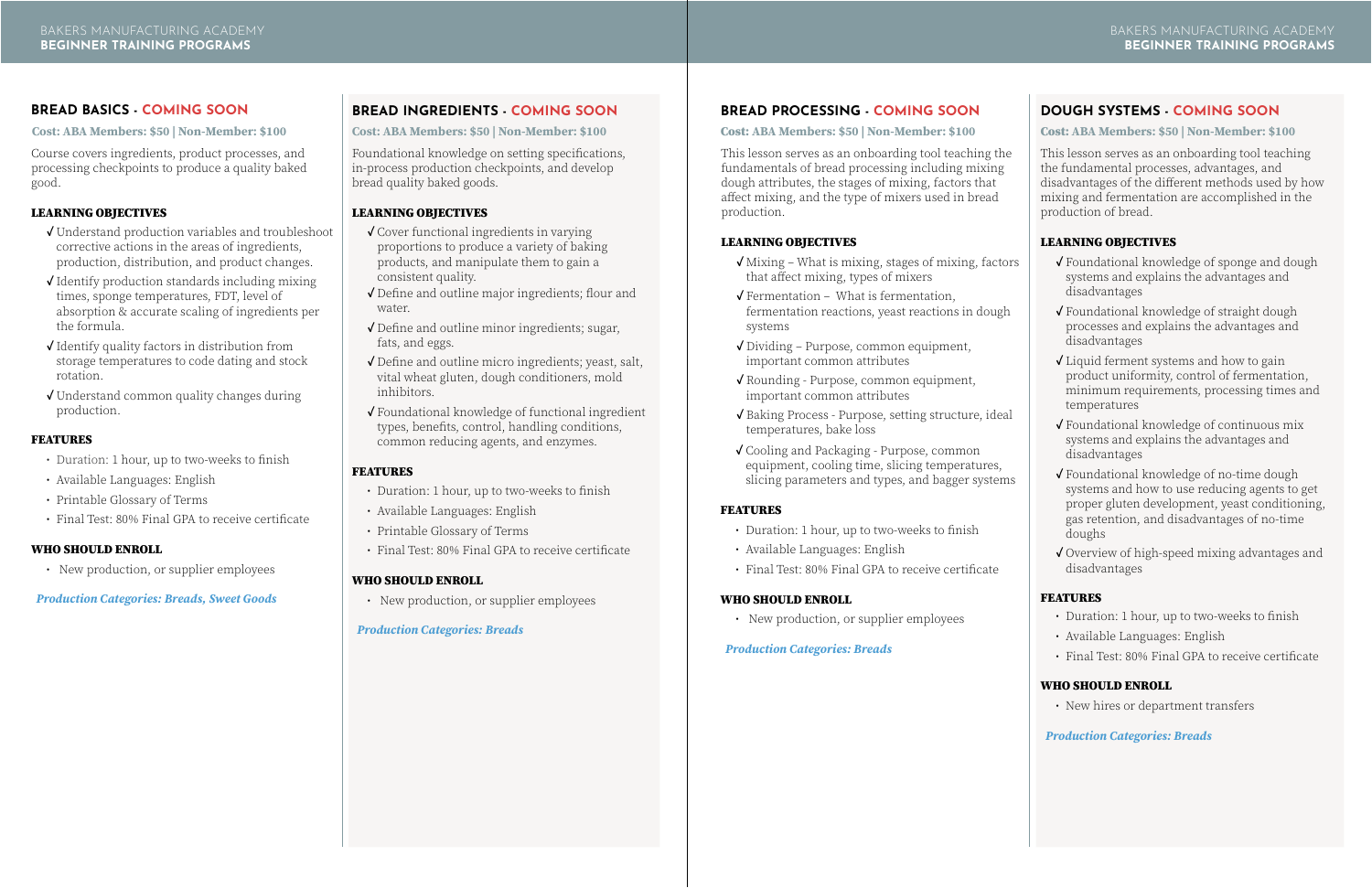### **[YEAST RAISED DOUGHNUTS - COMING SOON](https://americanbakers.org/professional-development/academy/beginner-training)**

This lesson serves as an onboarding tool that teaches the fundamentals of the different formulation adjustments of doughnut manufacturing.

### LEARNING OBJECTIVES

- **✓** Covers the specialization of doughnut manufacturing that includes hand make-up, roll belt or cut doughnuts, and automatic pressure vacuum cut doughnuts.
- **✓** Mixing of yeast raised doughnuts to produce a uniform, smooth, and sheeting on make up
- **✓** Common fermentation time
- **✓** Dockering the dough and usage of rotary docker to reduce blisters and chance of rollover
- **✓** Proofing times and automatic proofer systems
- **✓** Frying and post-baking operations

### FEATURES

- Duration:1 hour, up to two-weeks to finish
- Available Languages: English
- Printable Glossary of Terms
- Final Test: 80% Final GPA to receive certificate

### WHO SHOULD ENROLL

• New production, or supplier employees

### *Production Categories: Sweet Goods*

**Cost: ABA Members: \$50 | Non-Member: \$100**

### **[FLOUR TORTILLAS - COMING SOON](https://americanbakers.org/professional-development/academy/beginner-training?utm_source=bma&utm_medium=course_catalog&utm_campaign=marketing&utm_term=spring_2022)**

### FEATURES

- Duration: 1 hour, up to two-weeks to finish
- Available Languages: English
- Final Test: 80% Final GPA to receive certificate

### WHO SHOULD ENROLL

• New hires or department transfers

### *Production Categories: Tortilla*

- **✓** Address key tortilla characteristics that include rollability, shape, texture, and sticking
- **✓** Covers typical tortilla formulation and the functionality of ingredients. These ingredients play an important role in the performance of the dough piece through the process.
- **✓** Overview of the methods of flour tortilla production that includes hot press, hand stretch, and die cut
- **✓** Explains tortilla ovens and how head is transferred through conduction
- **✓** Overview of cooling and packagings processes

Cost: **ABA Members: \$50 | Non-Member: \$100**

This lesson serves as an onboarding tool that teaches the fundamentals of ingredients, formulations, and processes to manufacture flour tortillas.

### LEARNING OBJECTIVES

### **[SWEET DOUGH - COMING SOON](https://americanbakers.org/professional-development/academy/beginner-training?utm_source=bma&utm_medium=course_catalog&utm_campaign=marketing&utm_term=spring_2022)**

### Cost: **ABA Members: \$50 | Non-Member: \$100**

This lesson serves as an onboarding tool that teaches the fundamentals of ingredients, formulations, and processes to manufacture sweet dough products.

### LEARNING OBJECTIVES

- **✓** Foundational knowledge functionality of ingredients
- **✓** Overview of sweet dough processing dough systems
- **✓** Mixing purpose, cleanup, mixing times, and dough temperatures
- **✓** Fermentation purpose and conditioning aspects
- **✓** Retarding overview
- **✓** Proofing overview
- **✓** Baking temperature, bake time, baking sequence, and equipment make up line

### FEATURES

- Duration: 1 hour, up to two-weeks to finish
- Available Languages: English
- Final Test: 80% Final GPA to receive certificate

### WHO SHOULD ENROLL

• New hires or department transfers

*Production Categories: Bread, Sweet Goods*

### **[CAKE DOUGHNUTS - COMING SOON](https://americanbakers.org/professional-development/academy/beginner-training?utm_source=bma&utm_medium=course_catalog&utm_campaign=marketing&utm_term=spring_2022)**

Cost: **ABA Members: \$50 | Non-Member: \$100**

This lesson serves as an onboarding tool that teaches the fundamentals of cake doughnut production that includes mixing dough attributes, mixing, floortime, depositing, equipment, and post-baking processing.

### LEARNING OBJECTIVES

- **✓** Foundational knowledge of water absorption and its effects during production
- **✓** Foundational knowledge of mixing processes and explains the advantages and disadvantages
- **✓** Cake doughnut depositing pressure, gravity feed, proper care and storage, and common adjusting depositor weights
- **✓** Explains rise time and effects of rise time on doughnut shape
- **✓** An understanding of break point and the effects of break and flow during production
- **✓** How warm batter temperature, under-mixing, excess floor time, rough cutting of batter, low fryer temperature, longer frying time are factors affecting increased fat absorption

### FEATURES

- Duration: 1 hour, up to two-weeks to finish
- Available Languages: English
- Final Test: 80% Final GPA to receive certificate

### WHO SHOULD ENROLL

• New hires or department transfers

### *Production Categories: Sweet Goods*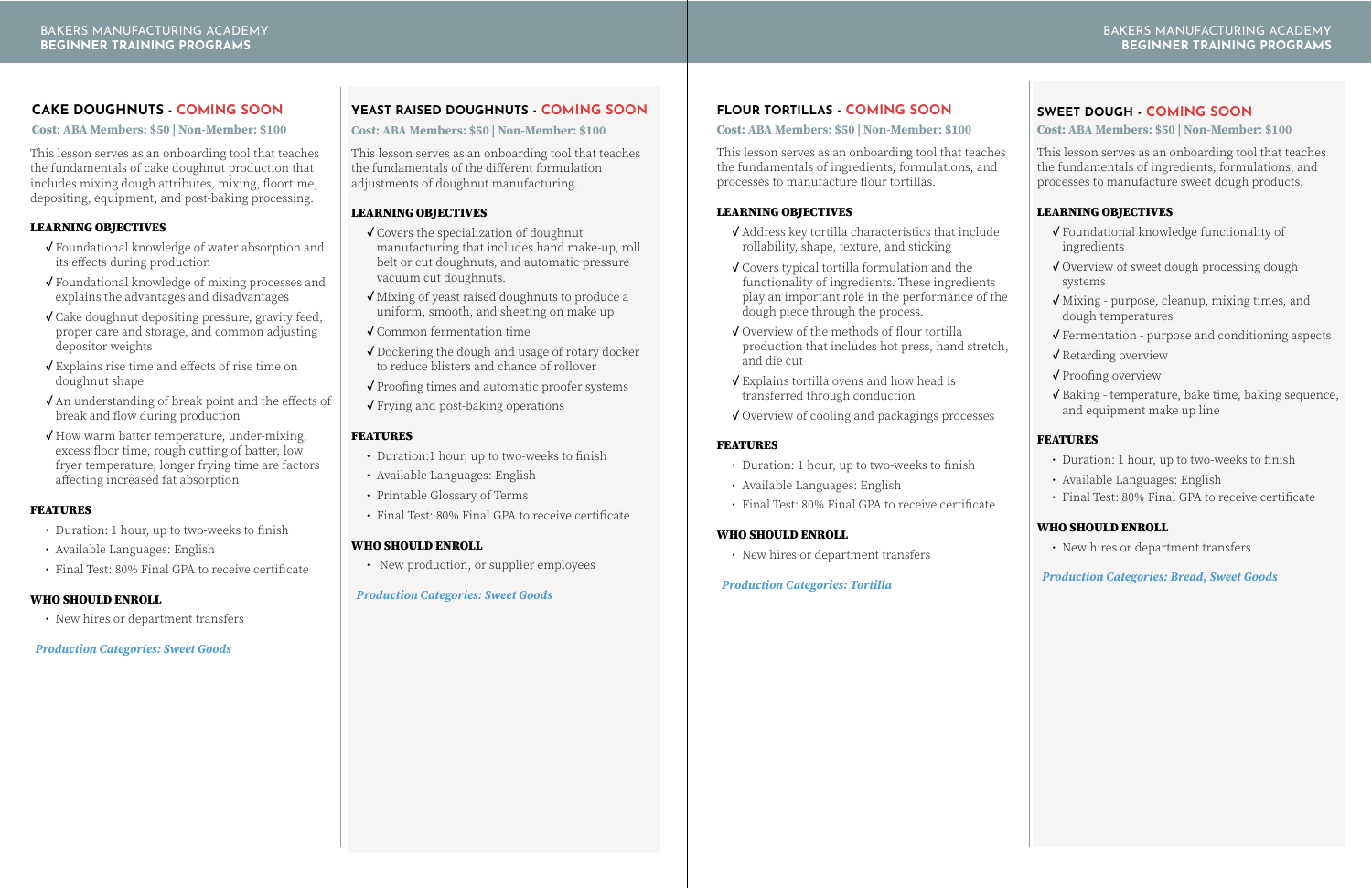### **[BREAD SCORE - COMING SOON](https://americanbakers.org/professional-development/academy/beginner-training?utm_source=bma&utm_medium=course_catalog&utm_campaign=marketing&utm_term=spring_2022)**

### Cost: **ABA Members: \$50 | Non-Member: \$100**

This lesson serves as an onboarding tool that teaches the systematic and quantitative method for evaluating products relative to a standard and how the evaluation of products through scoring requires time and practice for proficiency.

### LEARNING OBJECTIVES

- **✓** Understanding of scoring bakery products using subjective and objective methods
- **✓** How do you establish or set the standards for evaluating the product
- **✓** What external and internal characteristics are "perfect"?
- **✓** Scoring overview that includes why scoring is important, setting up to score, tools and techniques, scoring parameters, and objective measurements

### FEATURES

- Duration: 1 hour, up to two-weeks to finish
- Available Languages: English
- Printable Glossary of Terms
- Final Test: 80% Final GPA to receive certificate

### WHO SHOULD ENROLL

• New production, or supplier employees

### *Production Categories: Bread*

### **[BATTER CAKES - COMING SOON](https://americanbakers.org/professional-development/academy/beginner-training?utm_source=bma&utm_medium=course_catalog&utm_campaign=marketing&utm_term=spring_2022)**

### Cost: **ABA Members: \$50 | Non-Member: \$100**

This lesson serves as an onboarding tool that teaches the fundamentals of formulation, mixing, equipment, and baking processing of cake production.

### LEARNING OBJECTIVES

- **✓** Define the three major types of cakes that includes batter cakes, foam cakes, and chiffon cakes
- **✓** Understanding high levels of cake ingredients such as sugar, shortening, eggs, milk, and flavorings and functionality
- **✓** Understanding cake leavening and classifications
- **✓** Purposes of mixing, mixing steps, and air incorporations, effects of over and under mixing, and mixer types
- **✓** Overview of cake baking, optimum baking temperatures, and depanning

### FEATURES

- Duration: 1 hour, up to two-weeks to finish
- Available Languages: English
- Final Test: 80% Final GPA to receive certificate

### WHO SHOULD ENROLL

• New hires or department transfers

*Production Categories: Sweet Goods*

### **[LAMINATED DOUGHS - COMING SOON](https://americanbakers.org/professional-development/academy/beginner-training?utm_source=bma&utm_medium=course_catalog&utm_campaign=marketing&utm_term=spring_2022)**

Cost: **ABA Members: \$50 | Non-Member: \$100**

This lesson serves as an onboarding tool that teaches the fundamentals of the operational techniques used to manufacture laminated products and is specific to croissants, Danish pastry, and puff pastry laminated doughs.

### LEARNING OBJECTIVES

- **✓** Overview of lamination and the processing attributes to create the desired number of layers for product consistency and flakiness
- **✓** Understanding of croissant formulation, typical mixing processes, common methods of folding make up, proofing, and baking temperatures ranges and processing times
- **✓** Understanding of Danish pastry formulation, typical mixing processes, common methods of folding make up, proofing, and baking temperatures ranges and processing times
- **✓** Understanding of puff pastry formulation, typical mixing processes, common methods of folding make up, proofing, and baking temperatures ranges and processing times

### FEATURES

- Duration: 1 hour, up to two-weeks to finish
- Available Languages: English
- Final Test: 80% Final GPA to receive certificate

### WHO SHOULD ENROLL

• New hires or department transfers

### *Production Categories: Bread, Sweet Goods*

### [BAKERS MANUFACTURING ACADEMY](https://americanbakers.org/professional-development/academy/beginner-training?utm_source=bma&utm_medium=course_catalog&utm_campaign=marketing&utm_term=spring_2022) **BEGINNER TRAINING PROGRAMS**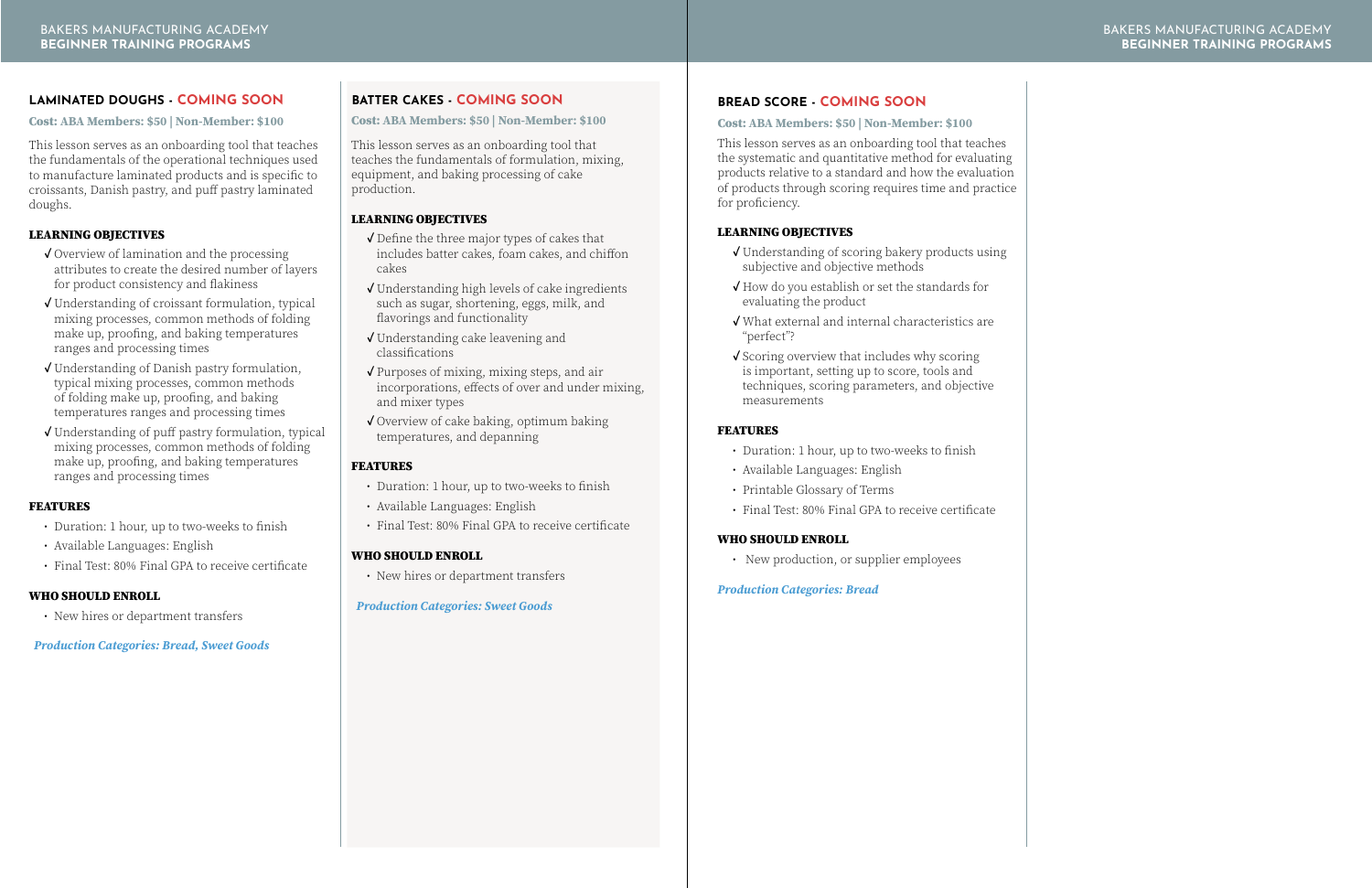### **[ROTARY COURSE](https://americanbakers.org/professional-development/academy/specialized-training?utm_source=bma&utm_medium=course_catalog&utm_campaign=marketing&utm_term=spring_2022)**

This lesson teaches the correct procedures and steps required to produce a rotary moulder product.

### LEARNING OBJECTIVES

- **✓** Define the term rotary, development process, key conversions that occur within each step of the process
- **✓** Rotary cookie ingredient functionality and potential allergens
- **✓** Pre and post operation check points, and additional safety and sanitation processes
- **✓** Understand mixer types, processes, and methods to achieve desired dough temperatures
- **✓** Understand the form and function of different parts of a rotary machine and die assembly
- **✓** The baking processes that include bake time and profile
- **✓** Understanding cooling time, conveyors, and types of packaging

### FEATURES

- Duration: 2 hours, up to six-weeks to finish
- Available Languages: English
- Final Test: 90% Final GPA to receive certificate

### WHO SHOULD ENROLL

- Established production, supplier employees or department transfers
- *• Past Enrollment Titles: Process Engineer- R&D, Food Scientist, Quality Assurance, Production Shift Manager, Line Operator, R&D Manager, Line Supervisor*

### *Production Categories: Cookies/Crackers*

### **Cost: ABA Members: \$250 | Non-Member: \$300**

### **[SHEETING AND LAMINATING](https://americanbakers.org/professional-development/academy/specialized-training?utm_source=bma&utm_medium=course_catalog&utm_campaign=marketing&utm_term=spring_2022)**

This program is intended for individuals on the line who are responsible for producing sheeted crackers, department transfers, and suppliers.

### LEARNING OBJECTIVES

- **✓** Define the sheeting and laminating process.
- **✓** Review the integrated dough ingredients that are critical to producing a sheeted product.
- **✓** Overview of dough mixing stages, two-stage mixing process, lamination process, laytime requirements, and how mixing affects the lamination process
- **✓** Understand how to use the equipment, and how to select the best equipment for the type of product you are producing.
- **✓** Baking operator procedures, process of baking, types of ovens and heat sources, heat profile, common oven temperature guidelines, and oven equipment
- **✓** Importance of caring for a product post-bake and how to select the appropriate equipment for your product.

### FEATURES

- Duration: 4-5 hours, up to six-weeks to finish
- Available Languages: English
- Final Test: 90% Final GPA to receive certificate

### WHO SHOULD ENROLL

- Established production, supplier employees or department transfers
- *• Past Enrollment Titles: Process Engineer- R&D, Food Scientist, Quality Assurance, Production Shift Manager, Line Operator, R&D Manager, Line Supervisor*

*Production Categories: Cookies/Crackers*

### **Cost: ABA Members: \$250 | Non-Member: \$300**

### <span id="page-6-0"></span>**SPECIALIZED TRAINING**

The lessons provide insight into the various processes on the line, which are broken into steps or conversions including the formula, mixing and forming, baking fundamentals, and cooling, delivery, and packaging. Each lesson emphasizes the importance of having the operator follow an exact process, explaining why certain steps must be followed precisely to produce specific products.

### **[WIRE CUT COURSE](https://americanbakers.org/professional-development/academy/specialized-training?utm_source=bma&utm_medium=course_catalog&utm_campaign=marketing&utm_term=spring_2022)**

This program is intended for individuals responsible for producing wire cut cookies. It's also useful for those who want to gain insight into a process normally learned over time through experience.

### LEARNING OBJECTIVES

- **✓** Define the term wire cut, development process, key conversions that occur within each step of the process
- **✓** Wire Cut ingredient functionality and potential allergens
- **✓** Pre and post operation check points, and additional safety and sanitation processes
- **✓** Understand mixer types, processes, and methods to achieve desired dough temperatures
- **✓** Understand the form and function of different parts of a wire cut machine and die assembly
- **✓** The baking processes that include bake time and profile
- **✓** Understanding cooling time, conveyors, and types of packaging

### FEATURES

- Duration: 2 hours, up to six-weeks to finish
- Available Languages: English
- Final Test: 90% Final GPA to receive certificate

### WHO SHOULD ENROLL

- Established production, supplier employees or department transfers
- *• Past Enrollment Titles: Process Engineer- R&D, Food Scientist, Quality Assurance, Production Shift Manager, Line Operator, R&D Manager, Line Supervisor*

### *Production Categories: Cookies/Crackers*

**Cost: ABA Members: \$250 | Non-Member: \$300**

### **[SANDWICHING COURSE](https://americanbakers.org/professional-development/academy/specialized-training?utm_source=bma&utm_medium=course_catalog&utm_campaign=marketing&utm_term=spring_2022)**

This program is intended for individuals responsible for producing Sandwich products. It's also useful for those who want to gain insight into a process normally learned over time through experience.

### LEARNING OBJECTIVES

- **✓** Define the term sandwiching, development process, key conversions that occur within each step of the process
- **✓** Sandwich creme ingredient functionality and potential allergens
- **✓** Pre and post operation check points, and additional safety and sanitation processes
- **✓** Understand the important attributes of crème consistency that facilitate the sandwiching process and provide a quality crème sandwich
- **✓** Understand the importance for proper cooling of the base cake, proper delivery, transfer, and how the base cake is correctly oriented into the sandwiching feed system
- **✓** Understand the form and function of each of the different types of sandwiching equipment

### FEATURES

- Duration: four to five-hour-long, up to sixweeks to finish
- Available Languages: English, Spanish
- Final Test: 100% Final GPA to receive certificate

### WHO SHOULD ENROLL

- New production, supplier employees, or department transfers
- *• Past Enrollment Titles: Process Engineer- R&D, Food Scientist, Quality Assurance, Production Shift Manager, Line Operator, R&D Manager, Line Supervisor*

*Production Categories: Cookies/Crackers*

**Cost: ABA Members: \$250 | Non-Member: \$300**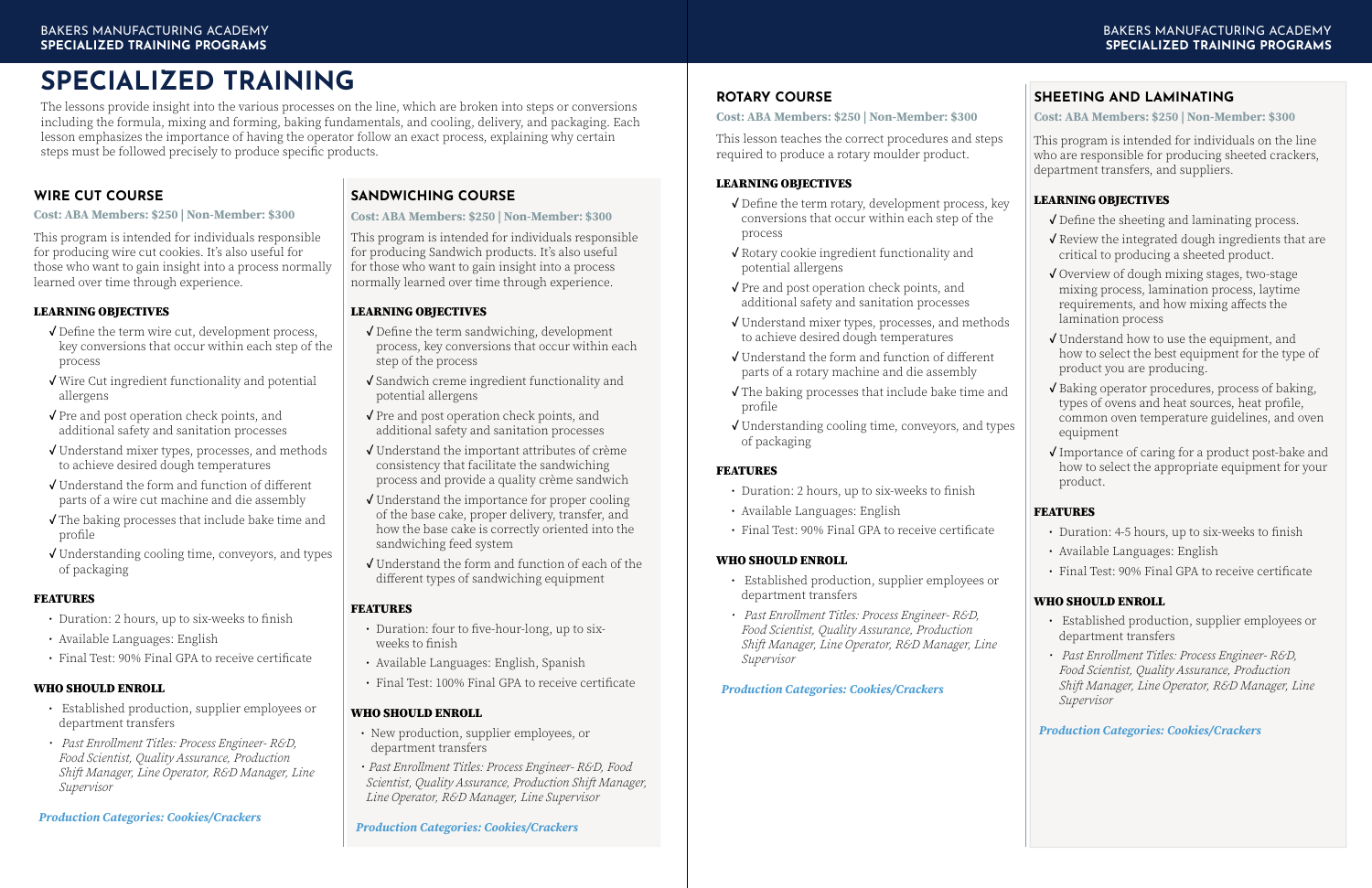The course focuses on the tests and finished product evaluation process used to ensure the quality and consistency of the flour and finished product. The course is comprised of six (6) modules and covers tests conducted on flour that are included on the Flour Certificate of Analysis (COA) and those used to determine the rheological properties of flour, using pH and TTA measurements, and moisture and texture tests. It also covers a process and form used to conduct finished product evaluation and common faults seen in pan breads.

### LEARNING OBJECTIVES

### **[BREAD QUALITY - COMING SOON](https://americanbakers.org/professional-development/academy/specialized-training?utm_source=bma&utm_medium=course_catalog&utm_campaign=marketing&utm_term=spring_2022) Cost: ABA Members: \$50 | Non-Member: \$100**

- **✓** Use ash, moisture, protein, and falling number test results to identify needed corrections to the process or formulation.
- **✓** Compare typical dough rheology tests.
- **✓** Determine possible corrections for off-target pH/ TTA readings.
- **✓** Identify quality attributes of white pan bread.
- **✓** Identify common finished product faults for white pan bread.

### FEATURES

- Duration: 5 hours, up to six-weeks to finish
- Available Languages: English & Spanish
- Final Test: 90% Final GPA to receive certificate

### WHO SHOULD ENROLL

• Established production, supplier employees or department transfers

### *Production Categories: Bread*

### **[HAMBURGER/HOTDOG BUNS COURSE](https://americanbakers.org/professional-development/academy/specialized-training?utm_source=bma&utm_medium=course_catalog&utm_campaign=marketing&utm_term=spring_2022)**

This course covers the unique process variations for hamburger/hotdog bun production and includes acceptable benchmark ranges variations regarding formulations, product characteristics, and processing conditions needed.

### LEARNING OBJECTIVES

- **✓** Identify unique product characteristics of hamburger and hot dog buns.
- **✓** Identify ingredient changes for hamburger/hot dog buns formulations.
- **✓** Identify unique process variations for hamburger/hot dog bun production (mixing, dividing, rounding, proofing, moulding, topping, baking, cooling, and packaging).
- **✓** Identify acceptable benchmarked ranges of production settings for hamburger/hot dog buns (equipment settings, times, temperatures, relative humidity, pH/TTA).
- **✓** Identify characteristics of "good" finished product – internal and external characteristics.

### FEATURES

- Duration: 3 hours, up to six-weeks to finish
- Available Languages: English
- Final Test: 100% Final GPA to receive certificate

### WHO SHOULD ENROLL

- Established production, supplier employees or department transfers
- *• Past Enrollment Titles: Quality Assurance, Production Shift Manager, Line Operator, R&D Manager*

### *Production Categories: Bread*

**Cost: ABA Members: \$50 | Non-Member: \$100**

### **[TORTILLA COURSE](https://americanbakers.org/professional-development/academy/specialized-training?utm_source=bma&utm_medium=course_catalog&utm_campaign=marketing&utm_term=spring_2022)**

The course focuses on unique product characteristics, ingredients, and processing variations used in the production of flour and corn tortillas.

### LEARNING OBJECTIVES

- **✓** Explain product characteristics of flour, wheat, and corn tortillas
- **✓** Describe different production techniques for processing flour and corn tortillas.
- **✓** Identify acceptable benchmarked ranges of production settings for tortillas (equipment settings, times, temperatures, relative humidity, pH/TTA).
- **✓** Identify acceptable benchmarked ranges of production settings for tortillas (equipment settings, times, temperatures, relative humidity, pH/TTA).
- **✓** Identify common defects and probable causes

### FEATURES

- Duration: 3 hours, up to six-weeks to finish
- Available Languages: English
- Final Test: 90% Final GPA to receive certificate

### WHO SHOULD ENROLL

- Established production, supplier employees or department transfers
- *• Past Enrollment Titles: Senior Vice President, Site Leader, Senior R&D Bakery Technologist, Food Scientist, Quality Assurance, Production Shift Manager, Line Operator, R&D Manager, Line Supervisor*

### *Production Categories: Tortillas*

**Cost: ABA Members: \$50 | Non-Member: \$100**

### **[VARIETY HEARTH BREADS](https://americanbakers.org/professional-development/academy/specialized-training?utm_source=bma&utm_medium=course_catalog&utm_campaign=marketing&utm_term=spring_2022)**

The course focuses on unique product characteristics, ingredients, and processing variations used in the production of wheat, whole wheat, multi-grain, rye, and raisin breads.

### LEARNING OBJECTIVES

- **✓** Define and identify unique finished product attributes of hearth and sourdough breads
- **✓** Describe key processing points for producing hearth and sourdough breads
- **✓** Understand the requirements and the characteristics created when using steam on Hearth bread products
- **✓** List acceptable benchmarked ranges of production settings for sourdough pan breads
- **✓** Recall ingredients and percentages in sourdough bread formula
- **✓** Discuss differences in processing of sourdough breads compared to white pan bread

### FEATURES

- Duration: 3 4 hours, up to six-weeks to finish
- Available Languages: English
- Final Test: 100% Final GPA to receive certificate

### WHO SHOULD ENROLL

- Established production, supplier employees or department transfers
- *• Past Enrollment Titles: Engineering Manager, Production Supervisor, Systems Integration Engineer, Quality Assurance, Production Shift Manager, Line Operator, R&D Manager, Line Supervisor*

### *Production Categories: Bread*

**Cost: ABA Members: \$50 | Non-Member: \$100**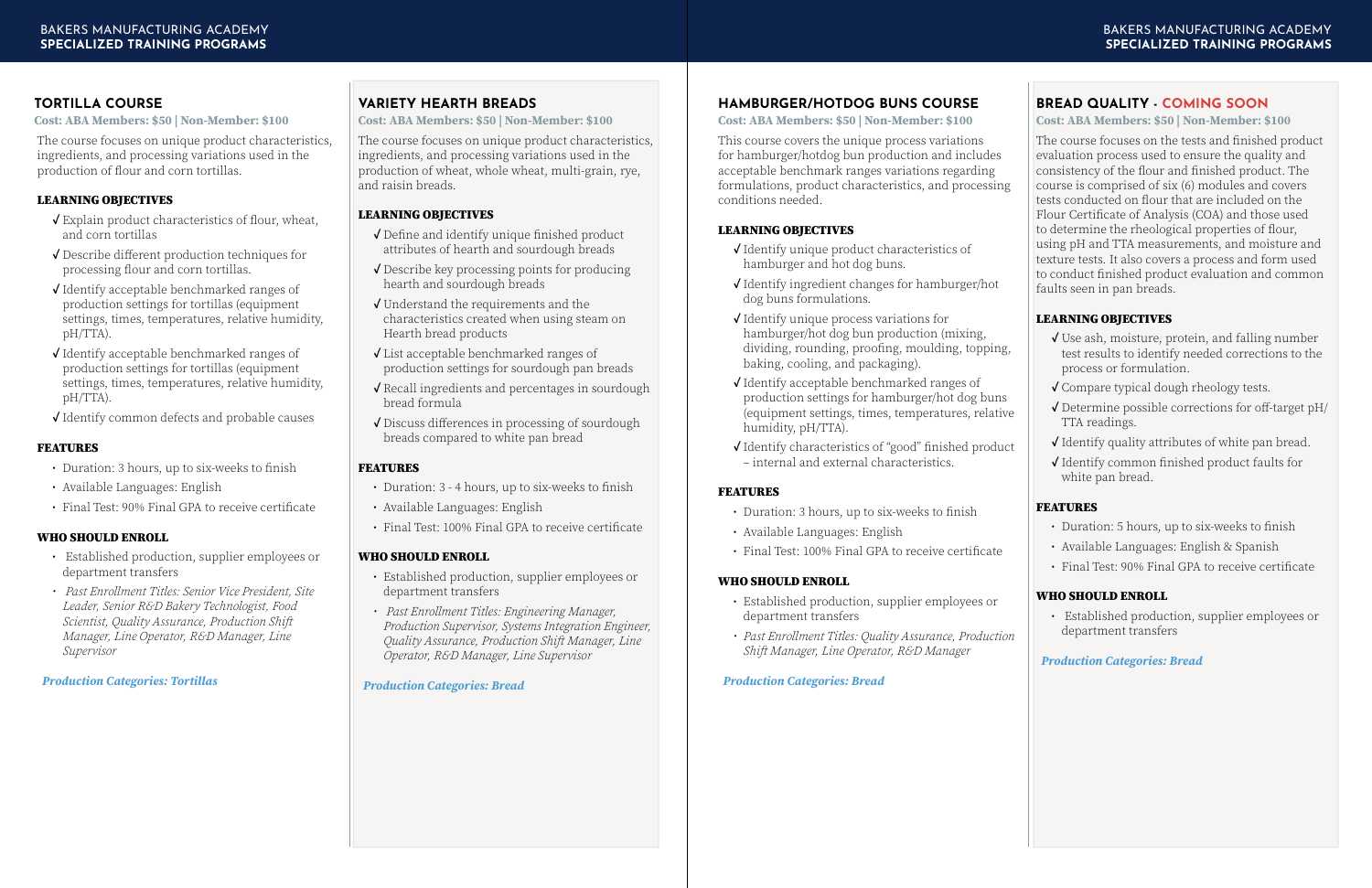### **ADVANCED TRAINING**

Graduates of the courses will possess the technical knowledge and best practice information necessary to supervise, bakery shift, department, or facility.

### **[COOKIE & CRACKER MANUFACTURING COURSE](https://americanbakers.org/professional-development/academy/advanced-training?utm_source=bma&utm_medium=course_catalog&utm_campaign=marketing&utm_term=spring_2022)**

Designed by industry experts, the Course is the authoritative source on the cookie and cracker bakery operation. The course is a hybrid course, students receive two textbooks, and all testing components are available through the online academy portal. Students will develop a solid understanding of the main principles of an effective manufacturing process. The self-study program covers the complete cookie and cracker manufacturing process and emphasizes the practical application of material learned. The testing component includes multiple-choice questions and work project. The work projects are designed for students to utilize what they learn directly in the plant.

### **The course follows the manufacturing process flow:**

- **✓** Ingredients product purpose, physical and chemical characteristics, delivery, assembly and storage
- **✓** Mixing
- **✓** Baking
- **✓** Cooling
- **✓** Packaging
- **✓** Forming typical and specialty products
- **✓** Safety and sanitation
- **✓** Equipment maintenance
- **✓** Quality systems
- **✓** Environmental management

### FEATURES

- Hybrid Course with textbooks and online testing ability
- Duration: 6 months, up to two-years to finish.
- Available Languages: English
- Final Test: 90% Final GPA to receive certificate

### PRE-REQUISITE: Beginner Entry-Level Training Program

### WHO SHOULD ENROLL

- For those who want to manage or supervise and bakery shift, department, or facility
- *• Past Enrollment Titles: Product Development, Manufacturing Manager, Biochemical Engineer, R&D Technologist, Region Sales Manager, Operations Manager, Food Technologist, QA, Production Coordinator, Team Leader Manufacturing, Continuous Improvement Engineer, Development Engineer 1*

**Cost: ABA Members: \$1995 | Non-Member: \$3500**

### **Textbook Chapters:**

- 1. Wheat and Wheat Flour
- 2. Carbohydrates — Physical and Chemical Properties 3. Sweetener
- Manufacturing and Related Compounds
- 4. Physical and Chemical Properties of Fats and Oils
- 5. Classification of Fats and Related Compounds
- 6. Dairy Products and Egg Products
- 7. The Leavenings Process
- 8. Emulsifiers and Antioxidants
- 9. Chocolate and Cocoa
- 10. Flavoring and Coloring Materials
- 11. Starch, Proteins, Enzymes, Salt, Fruits and Nuts
- 12. Ingredient Delivery and Storage
- 13. Ingredient Assembly
- 14. Mixing
- 15. Fermented Dough Products —
- 16. Soda Crackers
- 17. Chemically Leavened Crackers
- 18. Wire-Cut and Deposit Cookies
- 19. Extruded Cookies
- 20. Rotary Molder Cookies
- 21. Cutting Machine Products
- 22. Baking
- 23. Post-Baking Operations
- 24. Handling Cookies and Crackers from Cooling to Packaging Machines
- 25. Sugar Wafers and Ice Cream Cones
- 26. Marshmallow Products
- 27. Creme Sandwich Products
- 28. Enrobed Cookies
- 29. Packages and Packaging Equipment
- 30. Machinery Maintenance and Care
- 31. Sanitation and Safety
- 32. Quality Management
- 33. Environmental Management

### *Production Categories: Cookies/Crackers*





### <span id="page-8-0"></span>**[BREAD TROUBLESHOOTING - COMING](https://americanbakers.org/professional-development/academy/specialized-training?utm_source=bma&utm_medium=course_catalog&utm_campaign=marketing&utm_term=spring_2022)  SOON**

The course presents a systematic approach to identify root causes of common problems and common ways to handle changes to the schedule such as add, cuts, and emergency doughs.

### LEARNING OBJECTIVES

- **✓** Order steps in a troubleshooting model.
- **✓** Apply knowledge of ingredients, manufacturing process, and finished product attributes to identify potential causes for common quality problems.
- **✓** Define terms and reasons for adds and emergency doughs.
- **✓** Identify best practices related to adds and emergency doughs.
- **✓** Identify specific changes to modify doughs.
- **✓** Explain the advantages and disadvantages of adds and emergency doughs.
- **✓** Explain reasons and methods to perform cuts.

### **FEATURES**

- Duration: 2 hours, up to six-weeks to finish
- Available Languages: English & Spanish
- Final Test: 90% Final GPA to receive certificate

### WHO SHOULD ENROLL

• Established production, supplier employees or department transfers

*Production Categories: Bread*

**Cost: ABA Members: \$50 | Non-Member: \$100**

### **[VARIETY PAN BREAD - COMING SOON](https://americanbakers.org/professional-development/academy/specialized-training?utm_source=bma&utm_medium=course_catalog&utm_campaign=marketing&utm_term=spring_2022)**

The course focuses on unique product characteristics, ingredients, and processing variations used in the production of wheat, whole wheat, multi-grain, rye, and raisin breads. For each variety, acceptable ranges of production settings are explained. Key characteristics and terminology is defined in the specialty grain ingredients, grain breads, and raisin breads.

### LEARNING OBJECTIVES

- **✓** Define whole grain, refined grain, multi-grain, and raisin breads.
- **✓** Identify ingredients and production characteristics to whole grain, refined wheat ingredients, characteristics unique to raisin pan bread.
- **✓** Describe grain characteristics and grain ingredients used in baked products.
- **✓** List particle size options of grains (flour, meal, grits, cracked, flaked) and describe impact on processing and finished product quality.
- **✓** Explain shelf-life issues of specialty grain ingredients (ingredient handling).
- **✓** Define and discuss differences in the processing of variety pan breads such as wheat, whole wheat, whole grain, multi-grain, rye, and raisin breads.
- **✓** List acceptable ranges, and benchmarks used variety pan breads processing and production settings for raisin pan breads (equipment settings, times, temperatures, relative humidity, pH/TTA).
- **✓** Identify different types and proper handling/ temperatures of raisins added to raisin breads.

### FEATURES

- Duration: 3 hours, up to six-weeks to finish
- Available Languages: English
- Final Test: 90% Final GPA to receive certificate

### PRE-REQUISITE: **Specialized Variety Hearth Bread**

### **WHO SHOULD ENROLL**

• Established production, supplier employees or department transfers

### *Production Categories: Bread*

**Cost: ABA Members: \$50 | Non-Member: \$100**